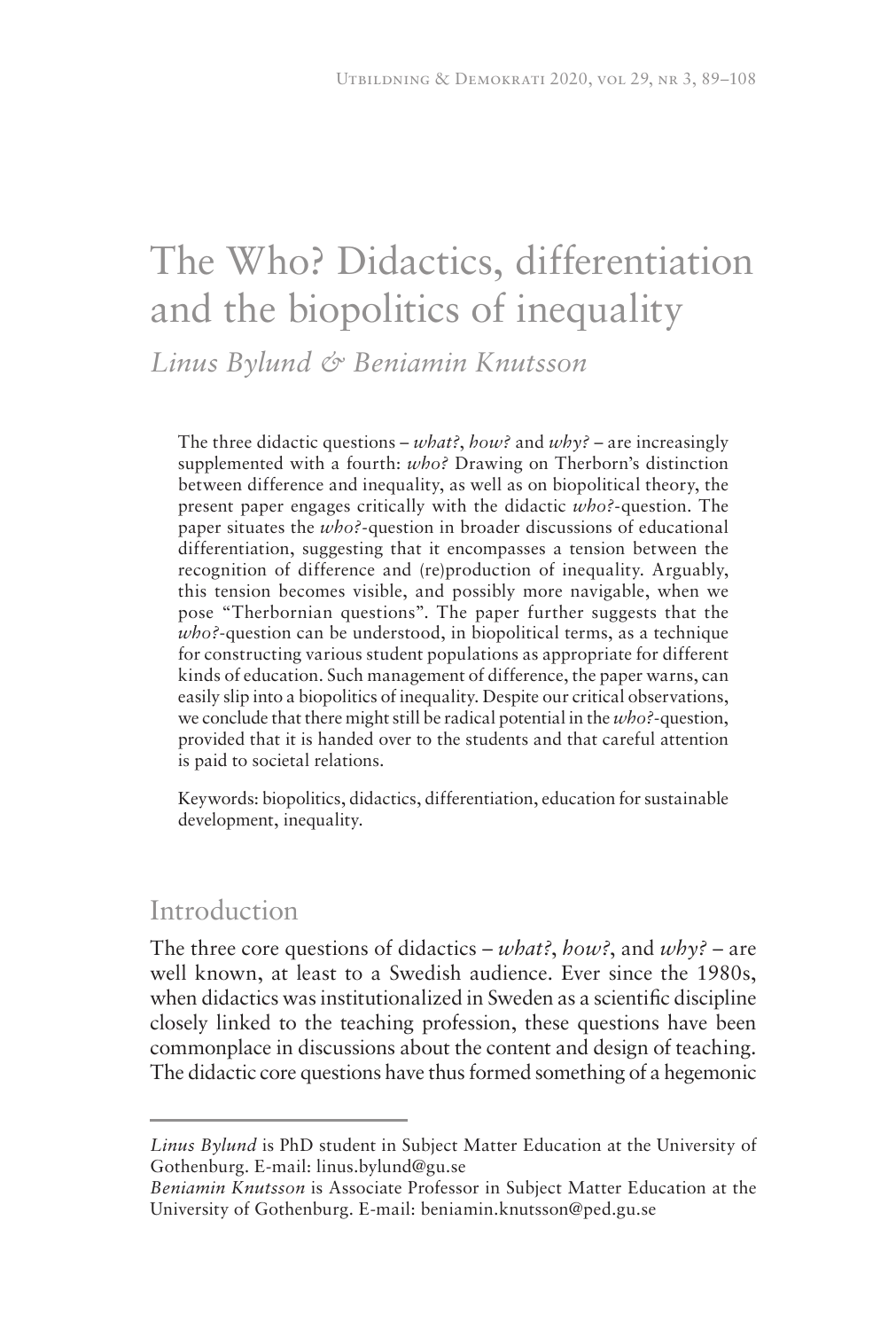triad, and they constitute a widespread technique that informs teachers' everyday conduct and their approaches to students. Anyone who has undergone teacher training during the past decades should be familiar with them.

In recent years, however, it has become increasingly common to see the three core questions accompanied by a fourth in discussions around didactics: *who?* (e.g. Didaktisk tidskrift 2018, Hartsmar & Jönsson 2010, Ulrika 2017). The fact that, today, the *who?-*question not only appears, but is indeed emphasized, on the website of the Swedish National Agency for Education also signals something about its increasing significance:

The classic questions in didactics are what, how and why. [...] Over time, a number of other didactic question have been added, not least the all so important *who*-question. (Skolverket 2020, *our translation*)

The reasons for this development are probably manifold, and indeed warrant further research, but it seems plausible to suggest that increasing diversity and difference in the school sector have played a role. At the same time, it is important to recognize that considerations as to *who* the students are (and assumptions about their future lives) are not new, but have always been part of didactics (e.g. Klafki 1995, pp. 23–24, see also Rytzler & Magnússon 2020). Naturally, such considerations are also not by any means isolated to the Swedish context. Rather, our point is that there appears to be a stronger articulation of the *who?* question today, and as increasing diversity in the school sector has become a global phenomenon (e.g. Banks 2015), our arguments should hopefully speak both to a Swedish and an international audience.

The aim of the present paper is to engage critically with the didactic *who?-*question. This is done in two ways: first, by discussing the *who?* question as being located in a field of tension between recognition of difference and (re)production of inequality and, second, by showing how it can be understood as a governing technique that involves knowledge or assumptions about the lives and future life trajectories of different student populations. In other words, the paper is concerned with the tension that the *who?*-question encompasses, and with its function as a mundane, and seemingly harmless, biopolitical technique. Both aspects, we argue, are important in order to understanding what is at stake whenever the *who?-*question is posed. Notably, attention is focused on cases where the *who?-*question refers to a collective of students rather than to individuals in a classroom. Hence, despite all the talk about individualization, we assume teaching to be an activity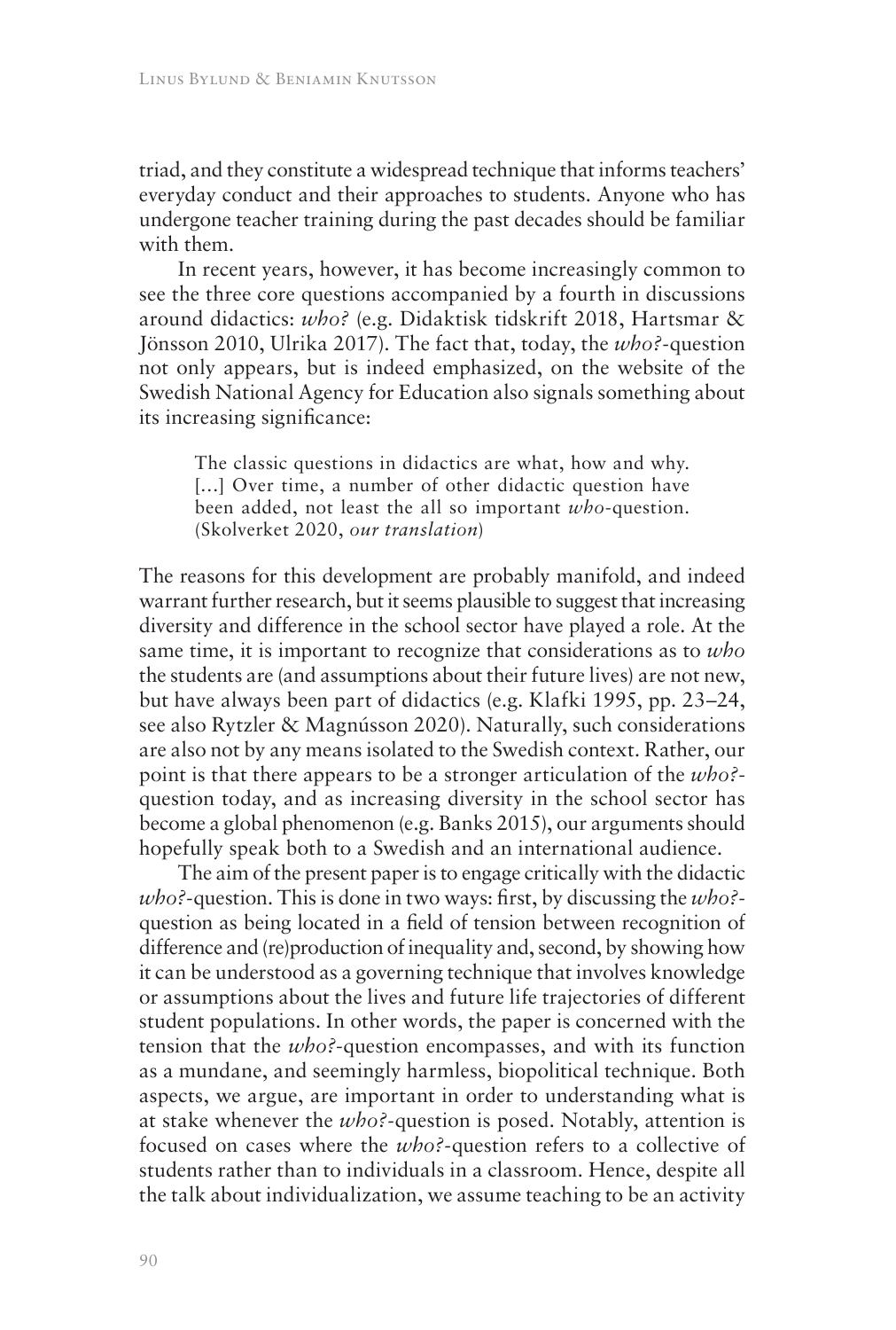that is largely planned for, and implemented in relation to, collectives. This is what is being problematized in the paper, and in that respect our work is in stark contrast to, for example, Moira von Wright's (2000) discussion of the *who?-*question as a means to acknowledge the unique individuality of every student.

In our endeavour, we draw on sociologist Göran Therborn's (2012, 2013) analytical distinction between difference and inequality, on the one hand, and on Foucauldian literature on biopolitics, on the other (e.g. Foucault 1998, 2008, Lemke 2011), including works on the relationship between biopolitics and inequality (Wells 2011). The paper's approach is argumentative and theoretical, although we will use the example of a global education for sustainable development (ESD) programme to illustrate our argument.

The article contributes to previous research in three ways. Educational differentiation has indeed, and as will be shown in greater detail below, been subject to extensive scholarly discussions. However, the increasing use of the didactic *who?*-question, and how it relates to collective differentiation and inequality, remains unexplored and herein lies one contribution of the paper. Secondly, the article builds further on previous works concerned with biopolitical differentiation in ESD (Hellberg & Knutsson 2018a, 2018b, Knutsson 2013, 2019, 2020). The paper contributes to this literature by adding to it a more didactic enunciation and by showcasing how the didactic *who?*-question can be understood in biopolitical terms. Thirdly, in contrast to von Wright's (2000) and others' subjectivity-oriented theorization of the *who?*-question as referred to above, the article offers a more society-oriented approach and it ends with some considerations as to the possibility of actually turning the *who?*-question into a tool for social critique.

The paper is organized as follows. The first section presents some arguments, found in previous educational research, for and against differentiation. Against this backdrop, the second section presents Therborn's analytical distinction between difference and inequality, while the third section introduces Foucauldian theory of biopolitics. In the fourth and main section of the paper, these theoretical perspectives are employed, alongside an example of a global ESD programme, to engage critically with the didactic *who?*-question. The concluding section summarizes our main arguments and considers whether there might be a radical potential in handing over the *who?-*question to the students.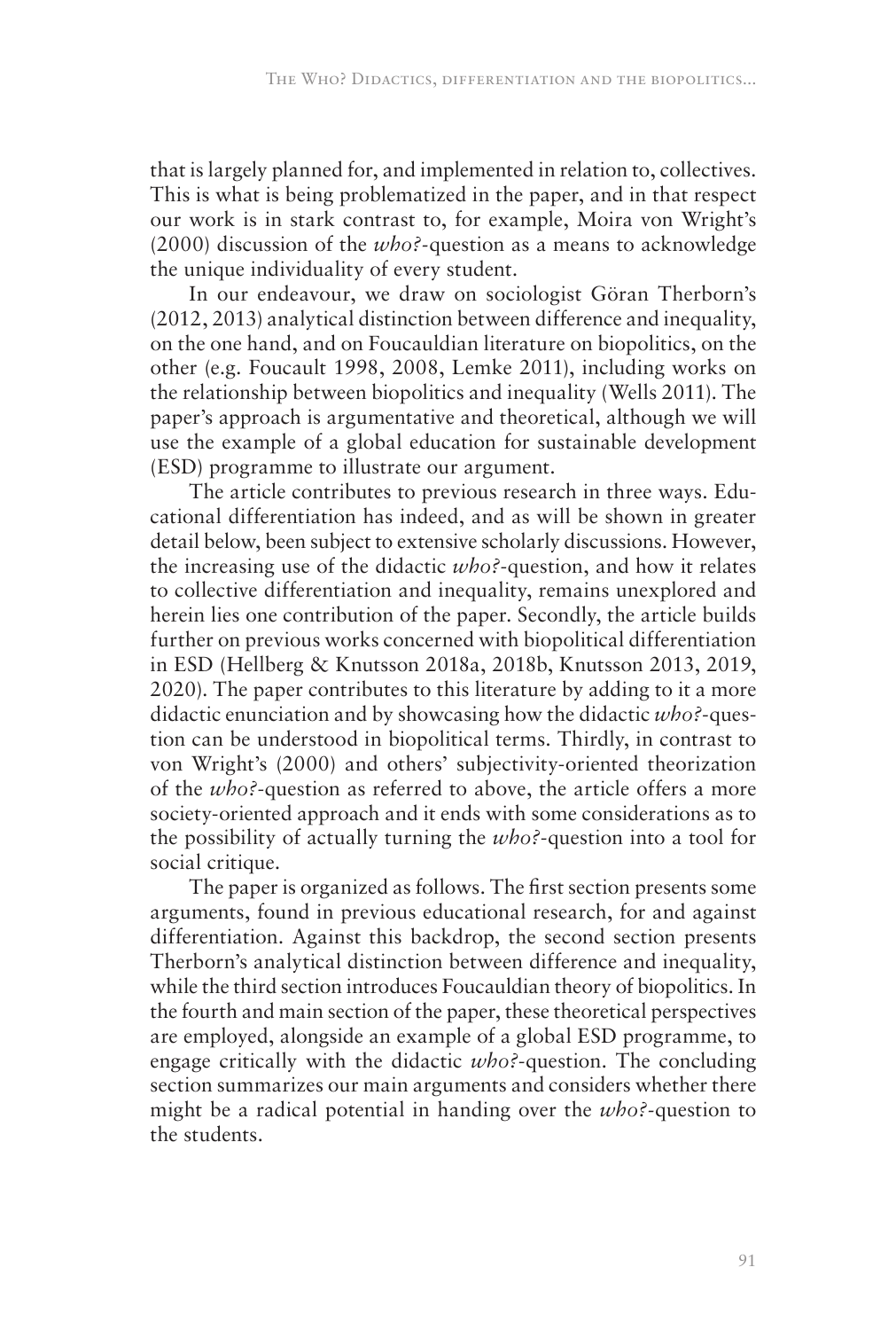# Educational differentiation: Embracing difference or (re)producing inequality?

Educational differentiation concerns, in various respects, the problem of managing diversity among students. This section presents some arguments, found in previous educational research, for and against differentiation. The literature on differentiation in education is vast, and the varying applications of the term pose challenges. Hence, the present overview is by no means comprehensive, but seeks to highlight some typical *arguments* from the literature. Notably, and as mentioned above, the paper is not concerned with individual differentiation, but focused on differentiation at the group level.

First, we turn to arguments that support differentiation. These arguments often take as their starting point a critique of homogenization and standards-based teaching and curricula. Instead of a one-size-fits-all education, proponents of differentiation argue that we must pay attention to differences in students' abilities, talents and life circumstances (e.g. Tomlinson 2000).

To address differences on the group level and adapt teaching to students' life circumstances and cultural identities, which clearly involves considering *who* the students are, some scholars have argued for pedagogical approaches that bring attention to students' "lived experiences". One such approach is place-based education (PBE), which embraces local diversity and seeks to challenge the homogenizing forces of economic globalization (Gruenewald & Smith 2008). Drawing on John Dewey's critique of schools as places that fail to utilize children's everyday life experience, PBE aims to "ground learning in local phenomena and students' lived experience" (Smith 2002, p. 586). According to proponents of PBE, education grounded in the local community allows students to "realize the relevance of what they are learning and therefore become more engaged in the learning process" (Powers 2004, p. 18).

Other examples of pedagogical approaches that emphasize the lived experience of students are culturally responsive teaching (CRT) and multicultural teaching (MCT). CRT situates subject matter content within the lived experiences and frames of reference of students and is defined by Geneva Gay as "using the cultural characteristics, experiences, and perspectives of ethnically diverse students as conduits for teaching them more effectively" (Gay 2002, p. 106). According to CRT proponents, using the approach makes subject matter content more meaningful and allows it to be learned more easily and thoroughly, as teaching is adapted to students' world: their experiences, values and references (Gay 2002, Wlodkowski & Ginsberg 1995). Similarly,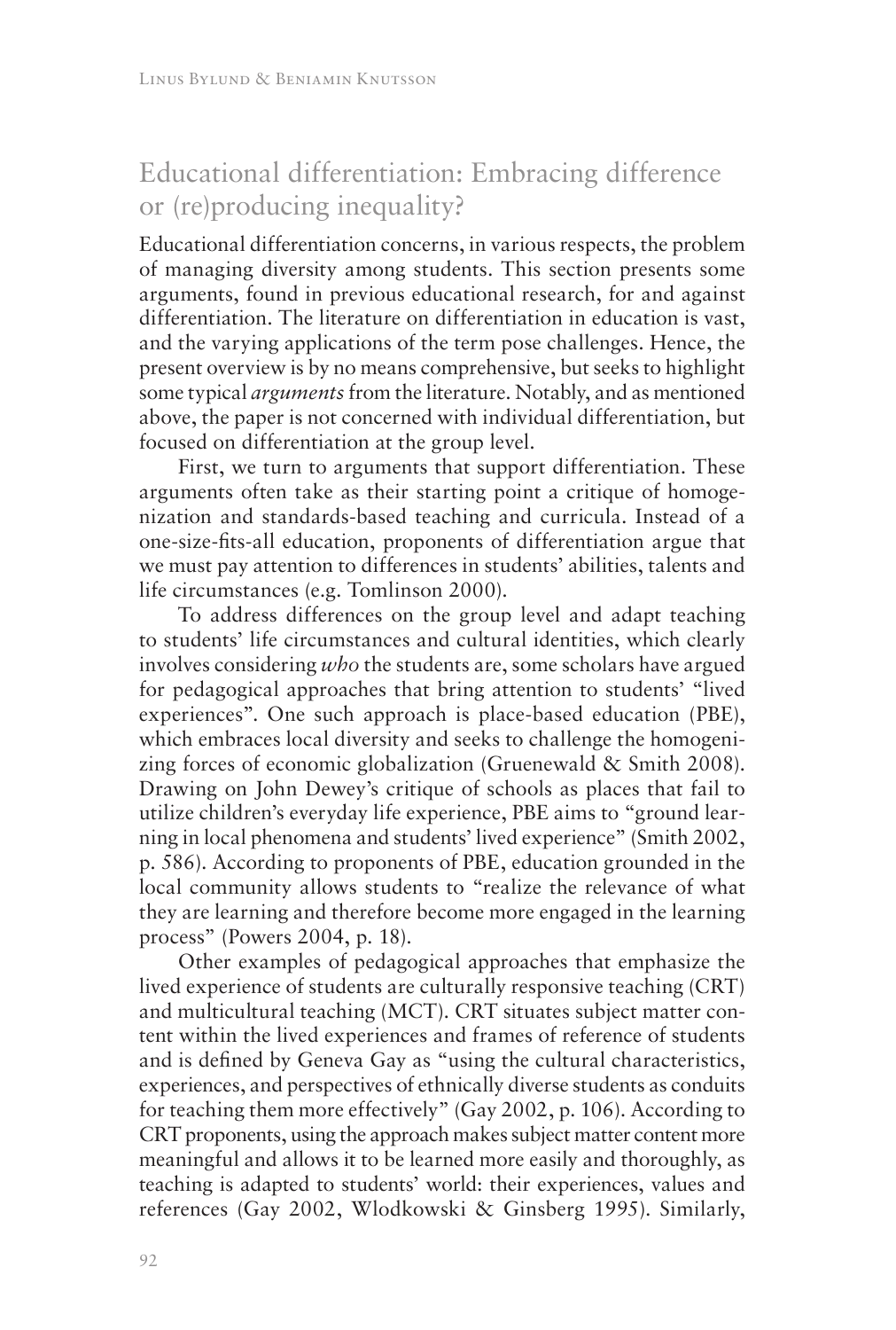Christine Sleeter and Judith F. Carmona (2017) argue that MCT enables alternative pedagogies that reflect students' lived experiences, thus avoiding teaching strategies that violate their home cultures and languages. Such culturally adaptive or relevant pedagogy – sensitive to cultural differences among students – is seen as emancipating for minority groups and is argued to have the potential to promote collective empowerment and to break the hegemony of cultures associated with "the white, middleclass mainstream" (Ladson-Billings 1995, p. 159). Hence, the more critically oriented arguments for educational differentiation target hierarchies and unequal conditions within education, challenging the status quo of the social order.

We now turn to arguments against differentiation. Scholars who argue against educational differentiation are often concerned with inequalities related to the reproduction of class, ethnicity and gender patterns. For example, Jeannie Oakes (1986) stresses that students from poor and minority backgrounds are disproportionally placed in low-ability groups or tracks designed for non-college-bound students. These students are also underrepresented in various programmes for the gifted. Further, she argues that these students are given fewer opportunities in class to formulate their own questions and reflect on different solutions. This is also found by Mattias Nylund, Per-Åke Rosvall and Kristina Ledman (2017), who claim that Swedish upper secondary school vocational programmes lack education in critical and scientific ways of thinking and that knowledge within these programmes is strongly context-bound and often related to regulating behaviours. Drawing on the theories of Bernstein and Bourdieu, Nylund et al. conclude that "working-class youth have one curriculum whilst those of a more middle-class background have another" (p. 805) and point to the problem that this differentiation prepares different students for very different roles in society.

Other scholars, such as George Ansalone (2010), have argued that differentiation does not merely create different learning trajectories for different students, but also different learning environments, functioning as a "socializing structure" within which students evaluate themselves and through which teachers gain information about students. This affects the curriculum, as different students are offered different competencies, thereby enhancing "the social construction of underachievement" (Ansalone 2010, p. 14). To address such constructions, Jan Terwel (2005) argues that instead of conceiving of students as individuals to be fitted into static pre-determined categories, they should be seen as "participants in a dynamic culture" involved in "fluid processes of identity formation and life-style development" (pp. 667-668).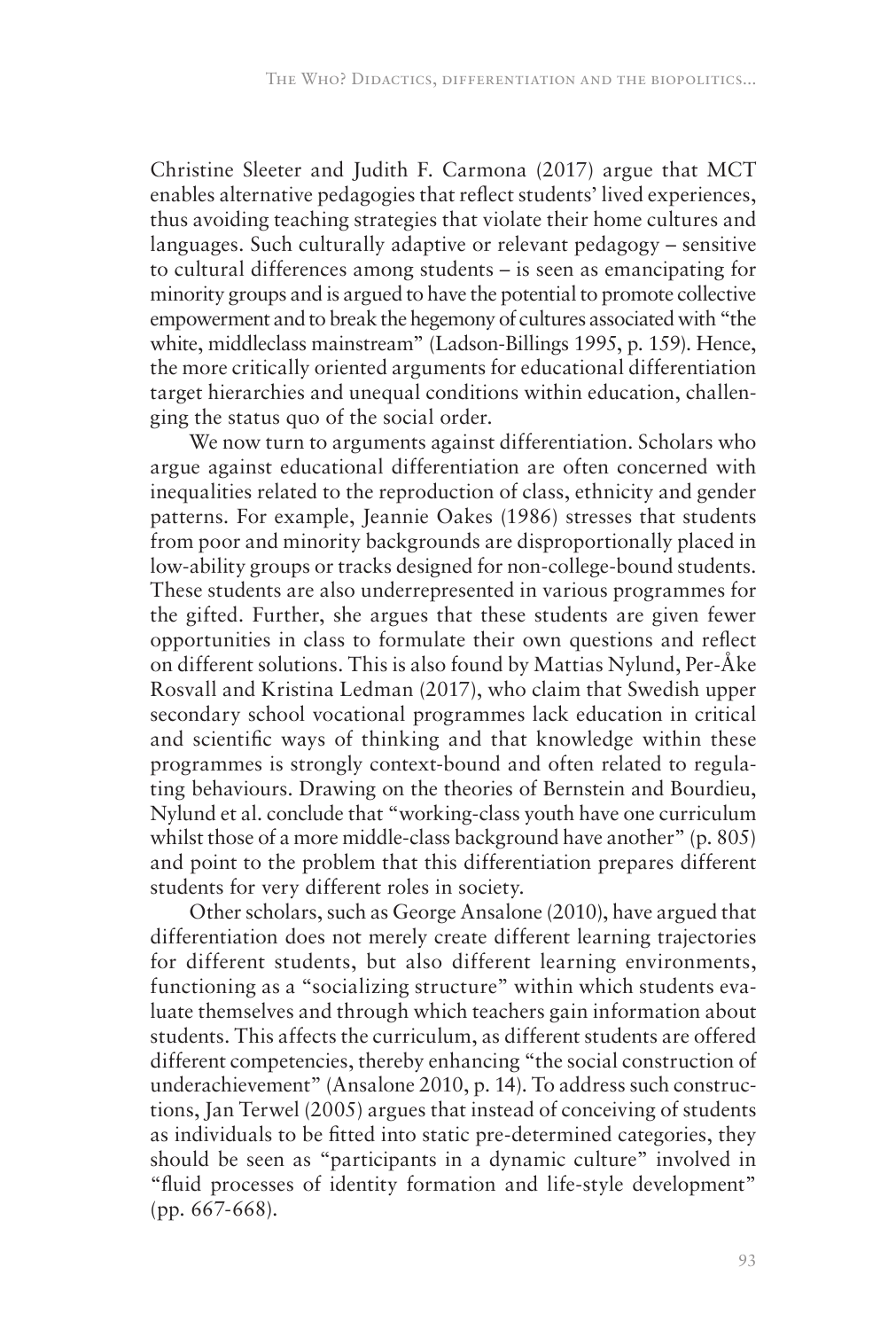It would seem, then, that there are valid arguments both for and against educational differentiation at the group level, which, in turn, prompts questions as to when differentiation can be seen as a way of handling difference and when it instead runs the risk of (re)producing inequality. This tension between difference and inequality brings us to the next section.

## Distinguishing between difference and inequality

To shed some new light on the debate on educational differentiation, and on the didactic *who?-*question, we can turn to works by the renowned sociologist Göran Therborn (2012, 2013). This section presents Therborn's multidimensional understanding of inequality, starting with how he distinguishes between difference and inequality.

In the late 1960s, Therborn contends, several critical intellectual strands became increasingly concerned with the issue of "difference" and with the right to be respected as different. Such perspectives have, for example, influenced certain proponents of educational differentiation, as referred to above (e.g. Sleeter & Carmona 2017, Gay 2002). Somewhat inspired by these discussions, Therborn (2012, 2013) seeks to tease out how to distinguish between difference and inequality. He suggests three main ways. First, an inequality is always vertical or hierarchal in orientation, with someone or something being higher or lower, better or worse, while a difference may be horizontally oriented. Second, while a difference can be a matter of taste or categorization, an inequality always involves a violation of a moral norm of equality among human beings. According to Therborn, this does not presuppose a norm of complete equality, but only that the difference is too great and/or has an undeserved direction; in other words, the wrong people are given the best rewards. The third and last distinction between difference and inequality is that an inequality also has to be abolishable. As Therborn argues, the greater physical stamina of young compared to old people is not an inequality, while the difference in health status across different groups in society is (Therborn 2012, p. 579). Hence, differences are given or chosen, while inequalities are always socially produced. As will be shown below, this argument is highly relevant to the didactic *who?*-question and to matters of educational differentiation more broadly.

What, then, is an inequality? Therborn rests on a capability approach to (in)equality. That is, equal capability to function fully as a human being is used as the theoretical basis for analysis, and as a consequence, inequalities are seen as violations of basic human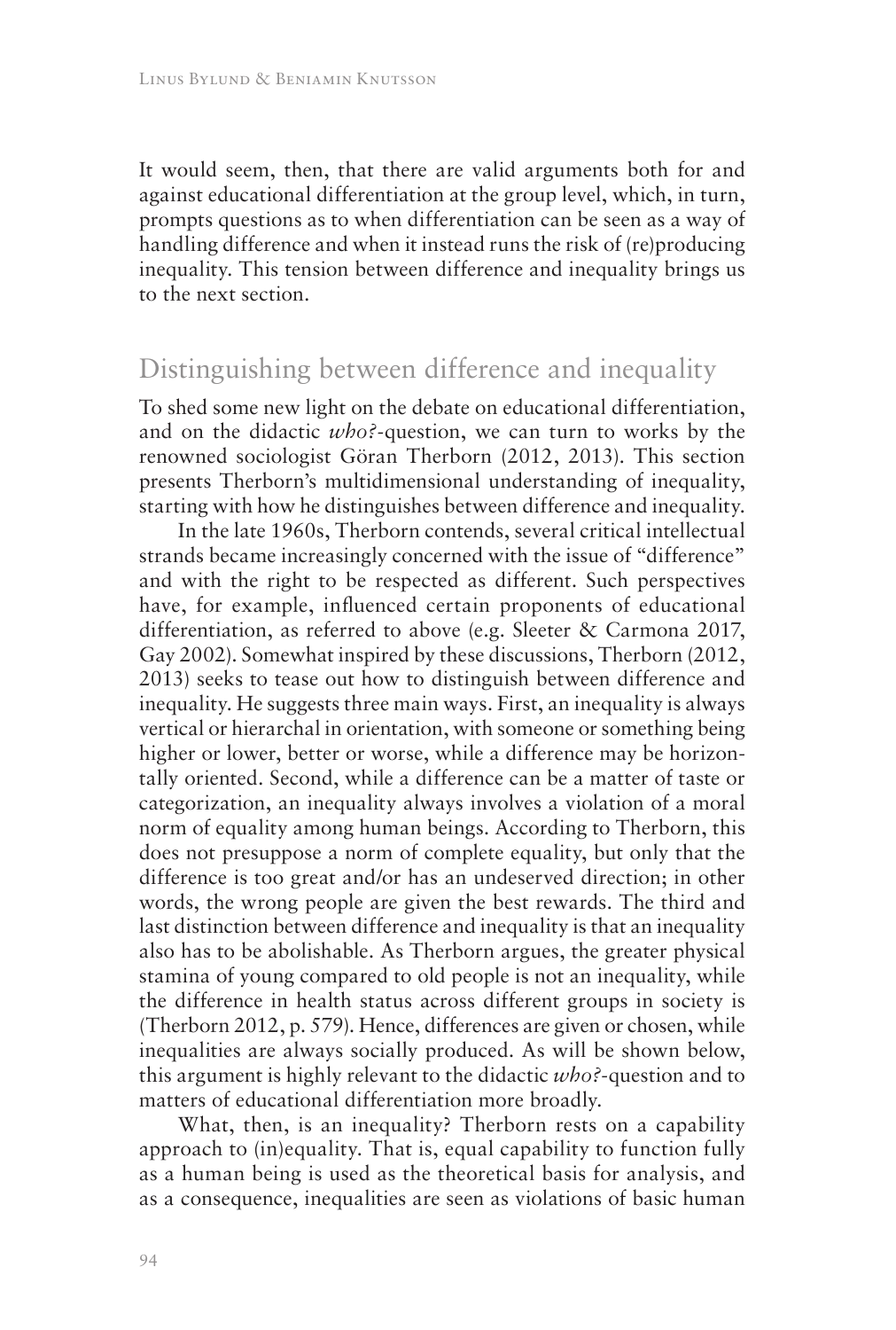rights (Therborn 2013, p. 41). The capability approach does not include a list of central capabilities, but is rather focused on basic dimensions of human life, which include humans as *organisms* with bodies susceptible to pain, sickness and death, humans as *persons* living their lives in meaningful social contexts, and humans as *actors* capable of acting towards goals. From these dimensions, Therborn derives three different kinds of inequality, which constitute the basis of his multidimensional theory of inequality. These are *vital inequality*, which refers to socially constructed unequal life-chances of health and longevity, *existential inequality*, which concerns unequal allocation of freedom, autonomy and rights to self-development, and *resource inequality,* which refers to when humans are provided unequally distributed resources, often measured in income and wealth (Therborn 2013, p. 49). For Therborn, these socially produced inequalities of health, dignity, wealth and education are "killing fields", because they result in millions of premature deaths every year (Therborn 2013, pp. 54-67).

As will be shown below, Therborn's analytical distinction between difference and inequality can help us to navigate the tension that the didactic *who?-*question encompasses. But before that, biopolitical theory will be introduced.

## Biopolitics and inequality

Biopolitics, for Foucauldians, refers to the government of life at the collective level, and theory of biopolitics enables inquiries into how populations or minor collectives are governed, categorized and separated (Dean 1999, Foucault 1998). Today it is widely accepted that the Foucauldian theory of biopolitics is useful when studying education (e.g. Ball 2012, Peters & Besley 2007) and, as argued here, it can also be helpful when considering the didactic *who?-*question and its relationship to inequality. This section starts with a short remark on Foucault's general view of government before proceeding to the specific concept of biopolitics and how it relates to liberalism, to the liberal problem of inequality and, ultimately, to what we refer to as the biopolitics of inequality.

In Foucault's analyses of power, the concept of government is central – conceived by him as the conduct of conduct (Foucault 1982). Government thus refers to a more or less calculated and rational art of acting on the actions of individuals or collectives, so as to inform, guide or modify how they conduct themselves. Government is exercised by a multiplicity of authorities and actors in society, and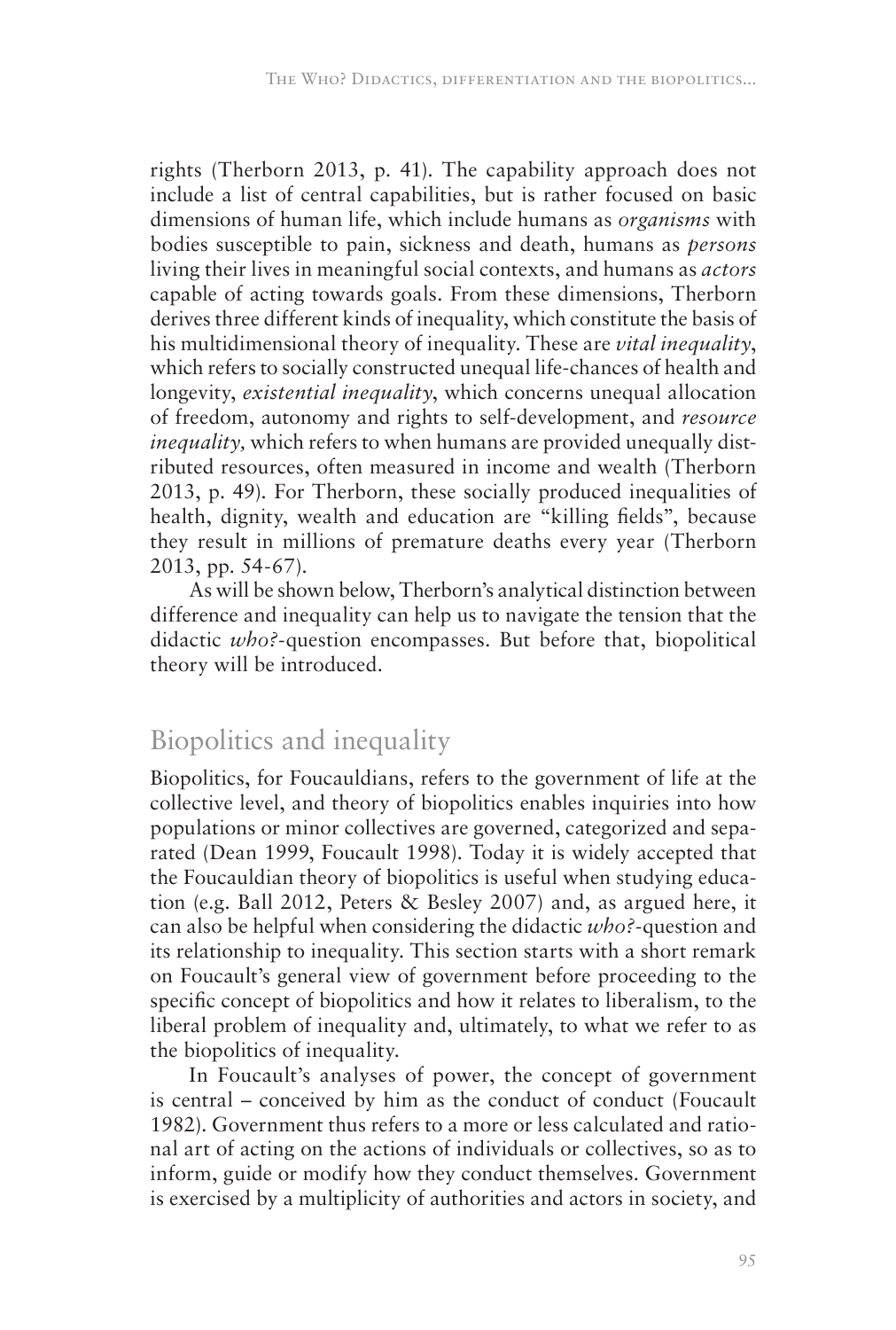it operates on different levels, ranging from the biopolitics of the population down to the inner techniques of governing the self. The term "techniques", for Foucauldians, refers to concrete and mundane "tools for the conducting of conduct" (Miller & Rose 2008, p. 16). This includes organizational and practical devices for calculation, categorization, and governing, and as such, we argue, the didactic *who?-*question should qualify (as should, for that matter, the three didactic core questions). Foucault further suggested that government could be seen as a contact point where techniques for governing others and governing oneself typically interact (Burchell 1993, Hansson, Hellberg & Stern 2015). This suggestion, as we shall see, has some resonance if we conceptualize the didactic *who?-*question as a governing technique.

According to Foucault, biopolitics emerged in the passage to modernity (Foucault 1998, 2008). Previously, sovereign power had been the dominant form of rule. Sovereign power was repressive and exercised as a means of deduction "of things, time, bodies and ultimately of life itself" (Foucault 1998, p. 136). However, as modernity evolved, states became increasingly concerned with investing life, i.e. fostering capabilities, skills and behaviour so as to optimize their populations and secure them from ills. This "biopolitics" required production of knowledge about the living conditions and lifestyles of populations, i.e. a conception of *who* they are collectively and how they lead their lives, in order to be able to design "appropriate" interventions (Foucault 1998, Lemke 2011).

Two things are important here. First, that the population, in Foucauldian terms, does not mean the totality of individuals within a legal or political entity but rather a "social body" (Lemke 2011, p. 36) characterized by its own internal processes, e.g. longevity, income, health status. It is "the collective embodiment of the targets of power", be it in the form of "an entire population, or a specific group of prisoners, *school children*, the insane and so forth" (Hewitt 1983, p. 71, *our emphasis*). Biopolitics is thus concerned with the government of collectives that are grouped together by certain characteristics and the ways in which their conduct can be shaped (Lemke 2011). Second, that the "population" is an epistemic construction (Foucault 1998, p. 25). Hence, the act of grouping individuals together in accordance with certain characteristics entails an element of construction (Hacking 1986, Ball 2012). As will be shown, this "constructive" element is also critical to our conception of the *who?-*question as a governing technique.

Foucault (2008) further links biopolitics to the emergence of liberalism. In Foucauldian thought, liberalism does not refer to a political ideology or economic theory, but to a practical art of government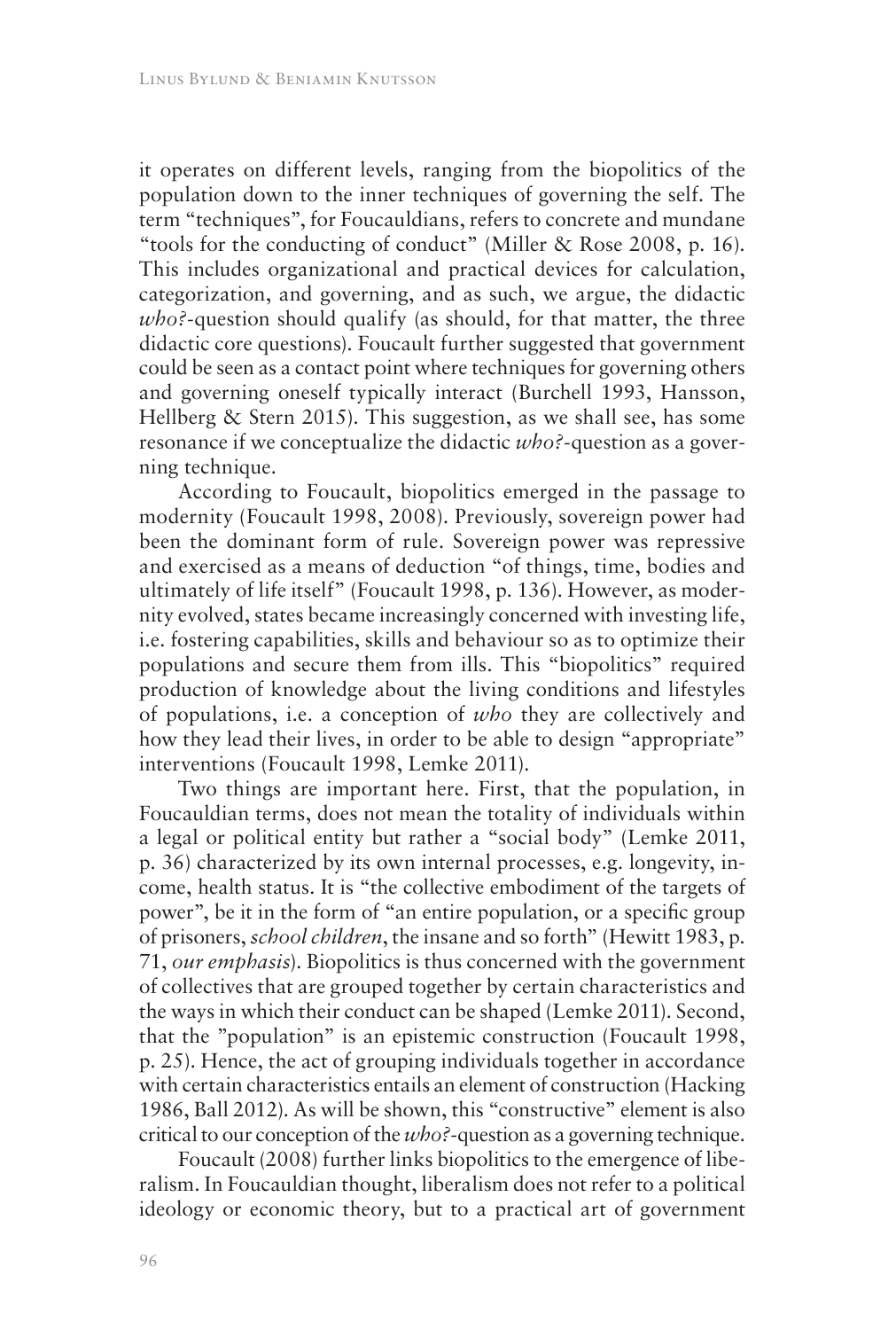that uses the capacities of free individuals and collectives as a means to achieving its goals. Liberalism assumes agency, i.e. that those who are governed are capable of thinking, acting and exercising a certain degree of freedom (Dean 1999, Hansson, Hellberg & Stern 2015). Liberal government thus seeks to encourage, entice and empower subjects to exercise their freedom in the "right" way. The liberal problem, therefore, is how to govern without governing "too much" (Foucault 2008, p. 319) because liberalism, unlike sovereign power, has to respect the liberties and rights of the governed. This brings us to the issue of inequality.

Although the concept of inequality is rarely foregrounded in the literature on biopolitics, it is obvious that the divisions and hierarchical categorizations of life related to class, race, sex, ability and species, that biopolitical research has exposed (e.g. Lemke 2011) – not to mention processes of exclusion and subjugation whereby some forms of life are rendered surplus or even entirely disposable (e.g. Agamben 1998, Duffield 2007) – are intimately connected to inequality.

Yet there are biopolitical works that engage more specifically with the concept of inequality. Some scholars have suggested that the biopolitical production of populations, divided into categories according to their function and utility, is entwined with a political economy of inequality indispensable to capital accumulation (Giroux 2008, Venn 2009). A more interesting angle to us, however, is Karen Wells' (2011) argument that inequality poses a legitimacy problem to liberal biopolitics:

This is so because once the management of the health and welfare of the population becomes the justification for government it has to account for why increases in health and welfare are so unequally distributed. Inequality cannot be justified on its own terms – as it could under sovereignty – but instead has to be naturalised and individualised. (Wells 2011, p. 17)

As suggested by Wells, inequality does not constitute a predicament to sovereign power but to liberal biopolitics it does. In liberal biopolitical regimes, this problem is handled by constructing inequality as something normal to which government interventions must adapt. Hence inequality has to be thought of as a "natural" condition in which government operates, rather than as a product of government. To us, this is what a biopolitics of inequality is all about: a governing of life that presupposes, adapts to, normalizes and reproduces inequality. As argued elsewhere, such normalization of inequality is a salient feature of global ESD implementation (Knutsson 2019, 2020) and it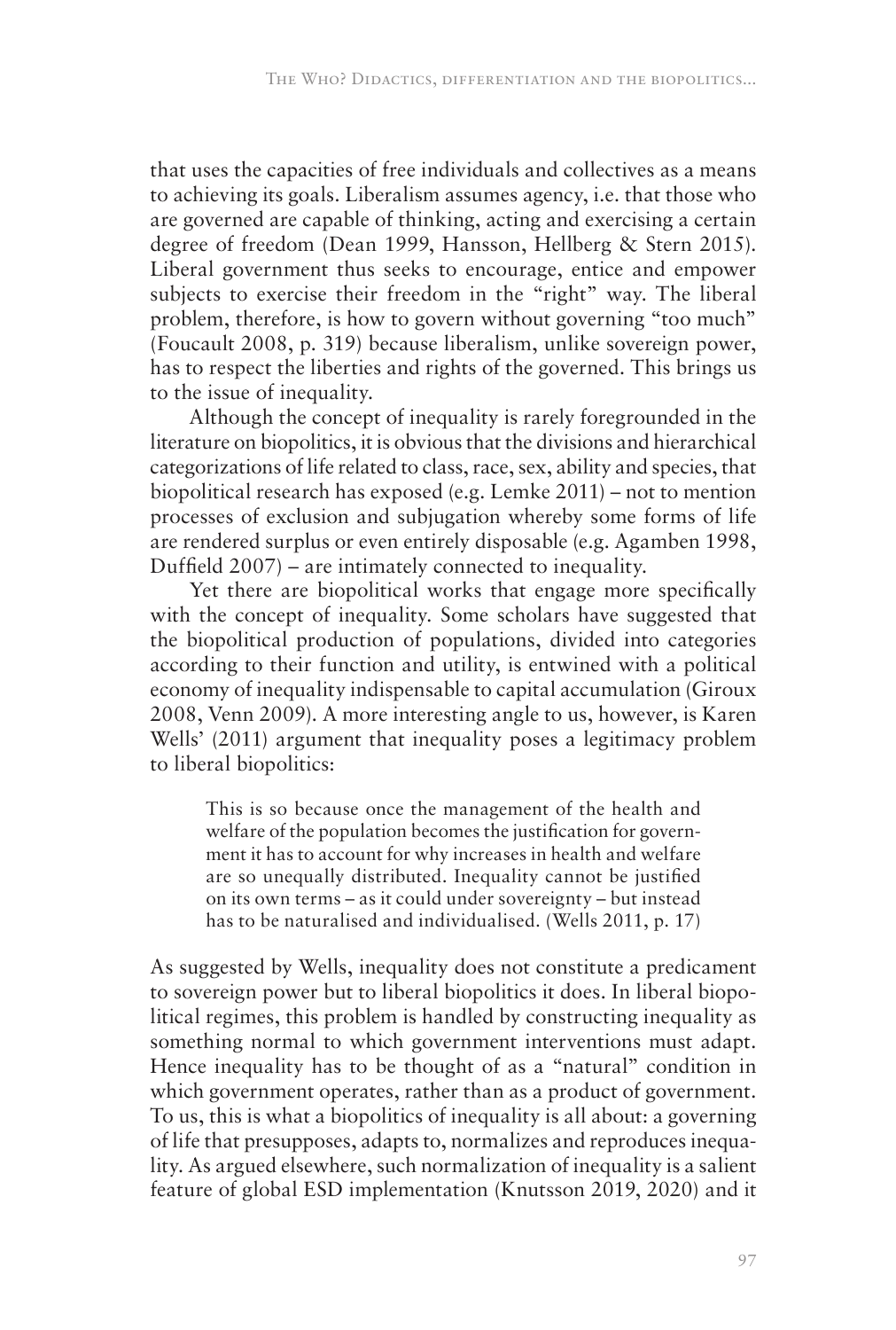also strikes us as an important element of a broader problematization of the didactic *who?-*question.

# The didactic who?-question: Between the management of difference and the biopolitics of inequality

Drawing on the two theoretical perspectives presented above, this section engages critically with the didactic *who?*-question. First, we elaborate on how the *who?-*question can be understood as a mundane governing technique with biopolitical dimensions. Thereafter, we discuss the *who?*-question as located in a field of tension between the recognition of difference and (re)production of inequality.<sup>1</sup> Our theoretical arguments will further be illustrated with an example from the world's largest ESD programme, called Eco-Schools. The programme, currently operating in 68 countries worldwide, aims to engage young people in protection of their local environment by using a participatory approach involving students, teachers and the surrounding community (Eco-Schools 2020).

The Eco-Schools example has been chosen as it serves to illustrate our theoretical arguments about the stakes that the didactical *who?*-question involves. Hence, just to be clear, our aim is not to make an empirical contribution to the existing and quite extensive literature on Eco-Schools. Rather the example is used to illuminate our didactical theoretical points.

#### Understanding the who?-question biopolitically

In all its mundanity, the didactic *who*?-question can be understood as a governing technique, i.e., a tool for the conduct of conduct. This tool helps to guide the everyday work and self-conduct of the teacher regarding, for example, how (s)he searches for, and selects and organizes, content and material deemed relevant to different collectives of students. However, as the didactic *who?-*question also informs the way in which these collectives of students are approached, it arguably constitutes a contact point between the teacher's self-government and the government of her/his students. It is at this latter point that the biopolitical dimension comes in.

Whenever the *who?-*question is posed, by an individual teacher or a team of teachers, in relation to a collective of students, at least two efforts are at play. First, there is an attempt to, at an abstract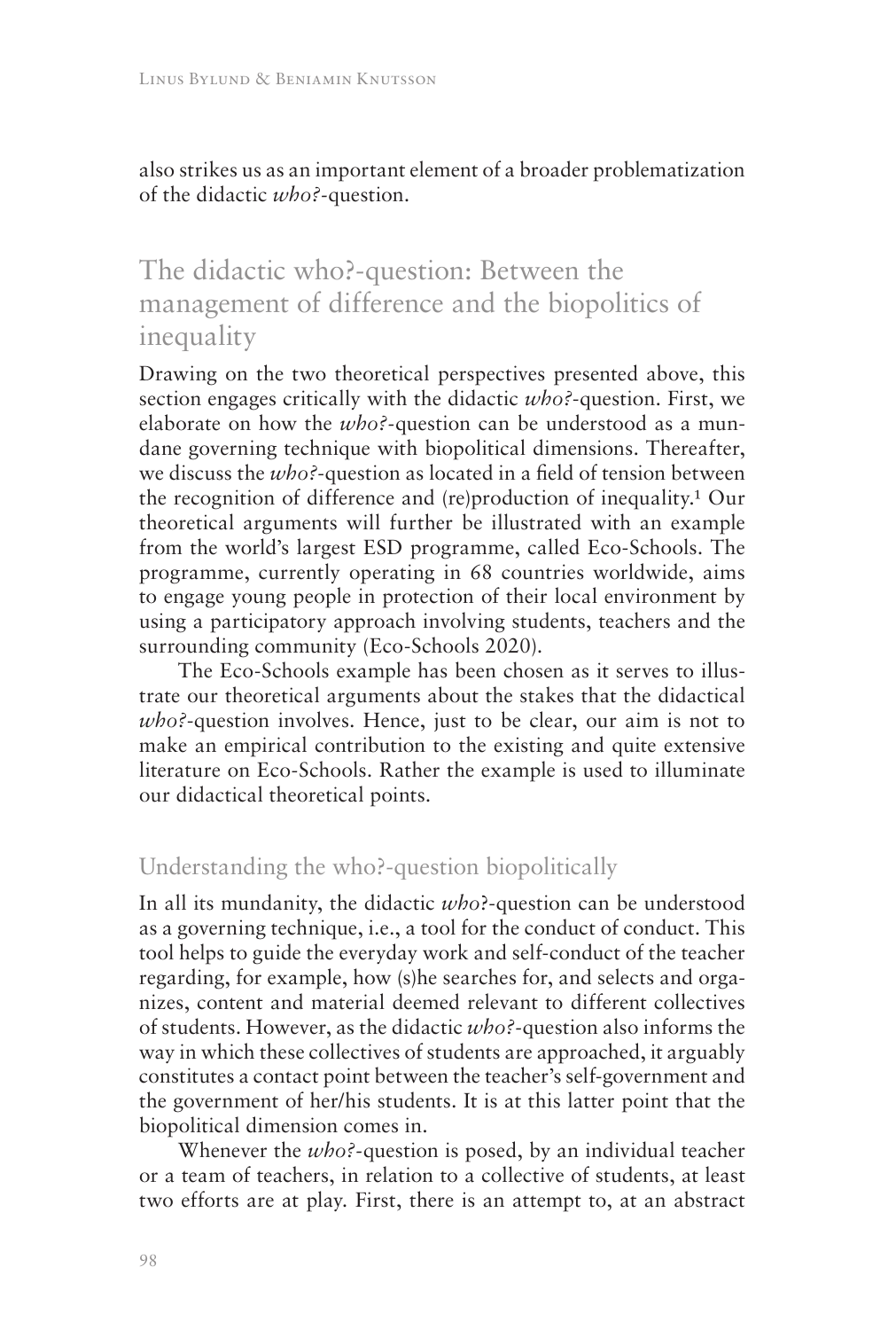and aggregated level, characterize these students' knowledge, lived experiences and living conditions and, second, an attempt to determine how teaching can be adapted and made relevant to this particular collective of students. Such efforts to categorize students, and group them together, based on some (conceived) characteristics – in order to find "suitable" teaching methods and materials adapted to these characteristics – inevitably involves an element of construction. In other words, based on more or less solid knowledge about *who* the students are, i.e. how they lead their lives and what their future life trajectories will be, they are categorized in a particular way and constructed as being in need of particular educational interventions. Such categorizations also make it possible to distinguish between different student populations. Hence, the *who?-*question has some biopolitical features. First, it not only functions to conduct teacher conduct in the planning and organization of teaching, but also seeks to conduct the conduct of students, as they are the target of the adapted education. Second, it can be conceived of as a technique that constructs, and enables differentiation between, student populations in order to optimize their education in accordance with some known or assumed characteristics related to their lives.

The Eco-Schools programme can be used as an example to illustrate our theoretical point that ideas about *who* the students are have far-reaching implications for how they are approached. Schools enrolled in the Eco-Schools programme independently select the projects they undertake and how they go about implementing them, and in this way it reflects a liberal biopolitics (cf. Knutsson 2020). According to the Eco-Schools' global website, the programme is to be rooted in the local community and engage students in "problems at a level where they can see tangible results" with an overall ambition to have a "life-long positive impact on the lives of young people" and to change "behavioural patterns" that the students will "carry with them through life". Hence, the programme aims at fostering capabilities and optimizing the lives of the students. In doing so, it aims to produce environmental conduct among students, and the programme emphasizes that the greatest achievement is "the fact that it produces generation after generation of sustainably minded, environmentally conscious people" (Eco-Schools 2020).

Being a global programme, it has to address the diversity among enrolled students. This is done locally, as teachers at each school are free to decide which projects they see as relevant and what conduct to promote. A quick comparison between best practices of Eco-Schools in two countries indicates that the choice of what conduct should be instilled in the students depends on *who* the programme is targeting.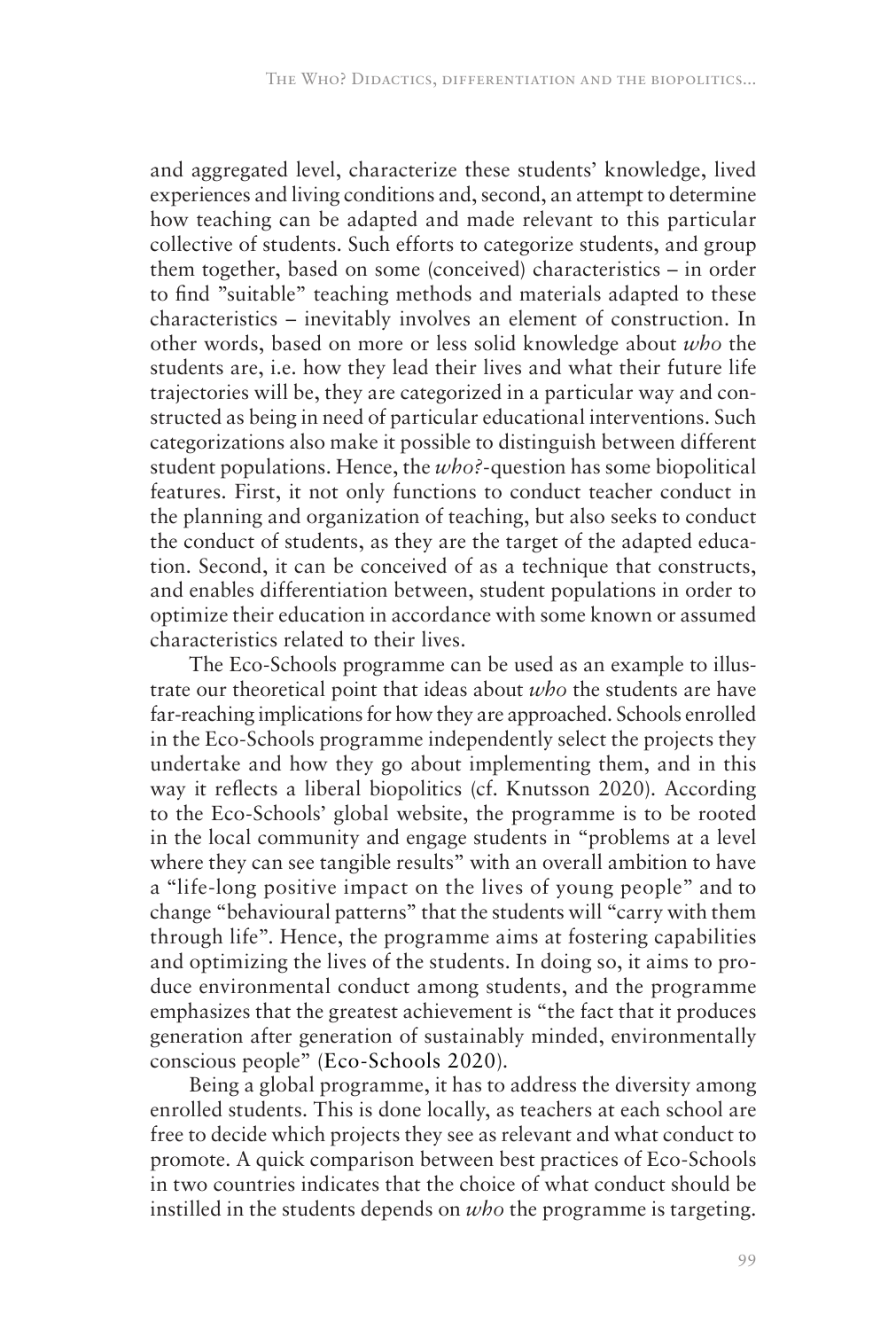In Sweden, the "sustainable school of the year" laureates of 2018 and 2019 were awarded for a variety of efforts, such as improvement of the schools' recycling facilities, information campaigns on sustainable consumption, cooperation with other schools as well as the dissemination of information on sustainable lifestyles through social media and at international student conferences (Grön flagg 2019). In Uganda, best practices are portrayed in a rather different way. Here, the students are targeted to become "innovators and inventors of cheap and easy technology that reflects their local environment" (Martin 2017, p. 7), technologies such as washing facilities built of re-cycled plastic cans or construction of water harvest tanks. Other highlighted projects are farming of bananas and design of medicinal herbal gardens, skills the students can later apply in their own communities at home (Martin 2017).

As demonstrated elsewhere (Knutsson 2020), and as is evident in the example above, differentiation is built into the Eco-Schools programme, as it takes the needs of the local communities and students' lives as its starting point. When teachers adapt subject matter content and address problems relevant to students' (future) lives and their local level, it is inevitable that the question of *who* the students are and what kind of life they are presumed to live in the future will be posed. Whether explicitly or implicitly, the didactical *who?-*question can therefore be seen as one of the mundane techniques that make it possible to handle and govern the great diversity among the students participating in the programme. Hence, even though the overall mission of the Eco-Schools programme is to produce a sustainably minded generation of people, the example above suggests that this mission is implemented in very different ways in relation to different categories of students. The example thus illustrates that the *who?-*question, and the differentiation that it is inexorably associated with, can be understood biopolitically.

### Between the management of difference and the (re)production of inequality

As shown above, educational differentiation can be seen as a pedagogical way of handling diversity among students, but it can also raise concerns about inequality. When taking into consideration *who* the students are, and when allowing educational content to be adapted to students' lives, lifestyles and interests, some argue that students' educational performances can be improved. However, sensitivity to *who* the students are can also be connected to inequality, as educational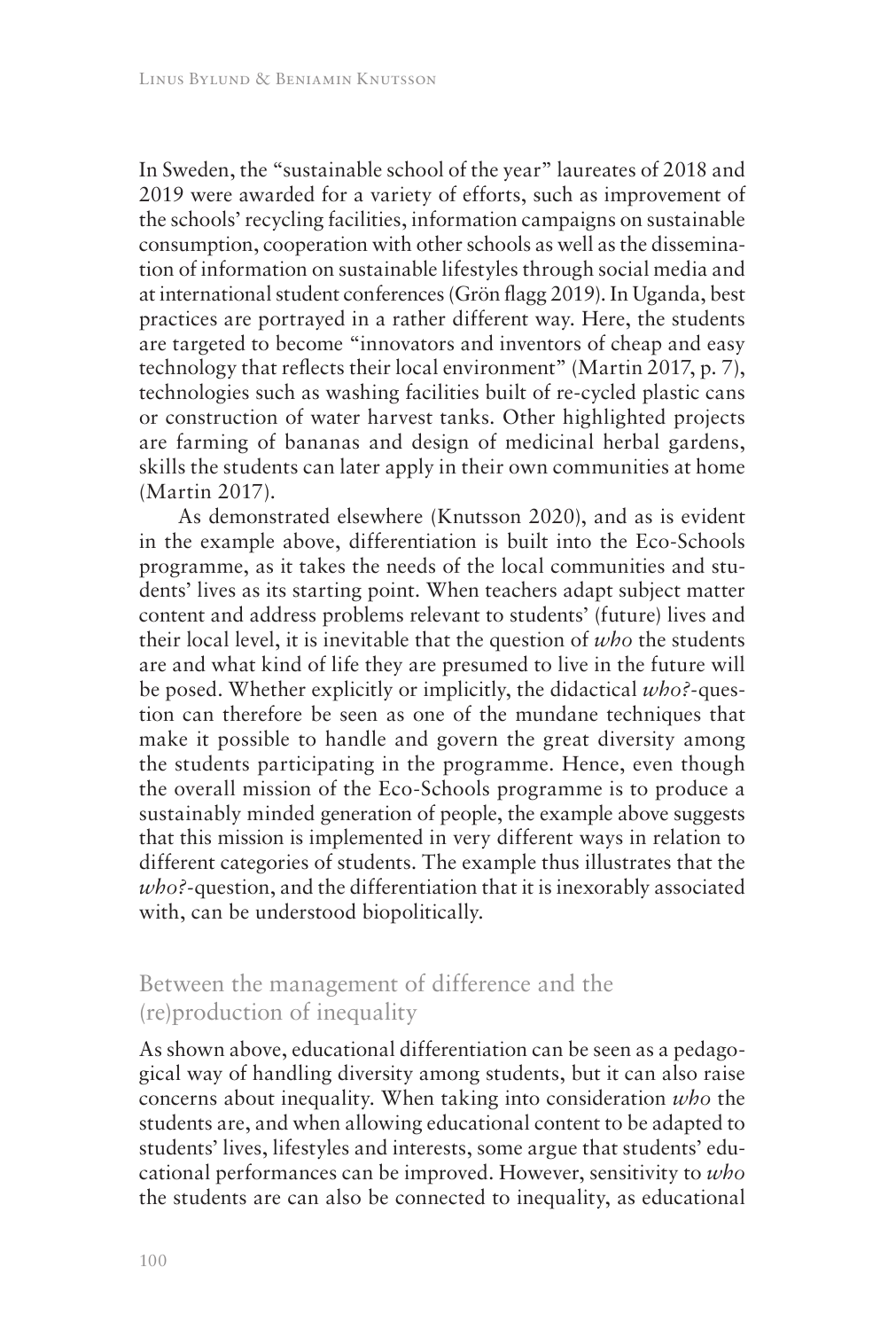adaptations easily feed into and (re)produce social patterns related to students' living conditions and social background. Hence, in our view, the didactic *who?-*question is situated within a field of tension between management of difference and (re)production of inequality.

In trying to navigate this field of tension, we argue that Therborn's distinction between difference and inequality can be useful, as it enables us to pose a number of relevant questions. According to Therborn (2012, 2013), as was shown above, an inequality has to be hierarchal in orientation, violate a moral norm of equality among human beings, and be abolishable. Taking these criteria as a starting point, we suggest that a number of "Therbornian questions" can be posed to consider whether educational adaptation to students' (presumed) life circumstances and lived experiences leans towards a difference or an inequality. Hence, whenever individual teachers, teams of teachers or school management representatives categorize students in a certain way, and consider how teaching should be suitably adapted to them – thereby explicitly or implicitly raising the didactic *who?*-question – the following questions might be reflected on: Does educational adaptation to various students' (presumed) life circumstances and lived experiences reflect a difference or an inequality? Is it simply a horizontal difference in terms of preferences or can we imagine a hierarchy with regard to the education that different students are exposed to? Are we taking the students' life circumstances as something given or as something produced and thus changeable? Hence, do we, in our teaching, handle inequality under the premise that it is abolishable? Finally, are the differences in how student collectives are approached so great that they, at the end of the day, violate a moral norm of equality among human beings?

To illustrate our theoretical point, we can once more turn to Eco-Schools. In the example above, the answer to the *who?-*question seems to be that the Ugandan students are (constructed as) coming from a poor background and therefore in need of skills to secure basic health, nutrition and sanitation, while the Swedish students are (constructed as) being in need of skills to live a "greener" life within the parameters of a mass consumption lifestyle. Even if most students in Sweden and Uganda are living very different lives, this example raises questions. Do the differentiated ways in which the Eco-School programme is unpacked constitute a legitimate method of handling difference, or does it feed into, and (re)produce, a global pattern of inequality? Some might argue that it is reasonable to use education to address acute problems related to basic needs and that marked differences in lifestyle demand differentiation. However, another reasonable standpoint could be that education has a particular objective to challenge socially produced inequalities and that the differentiated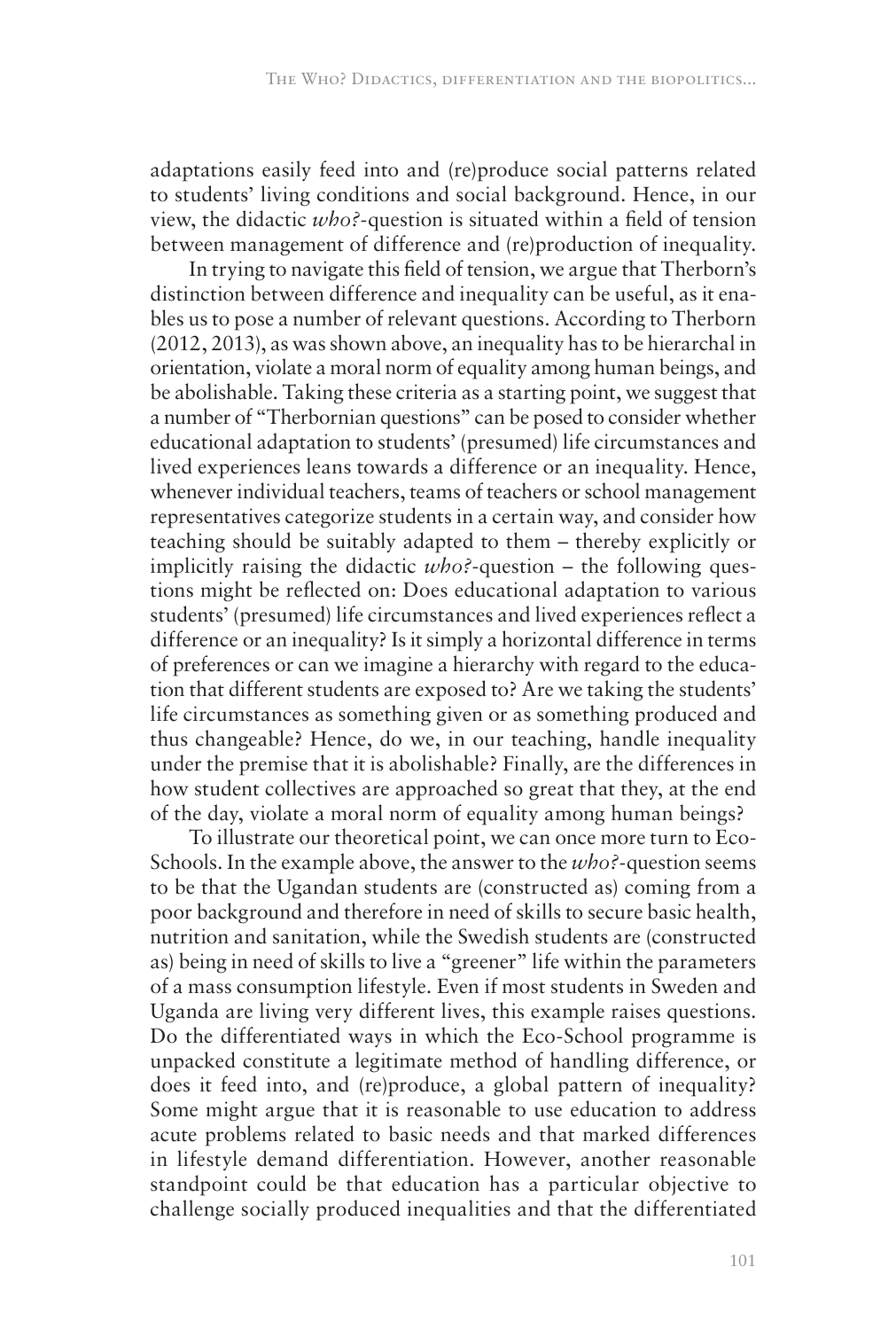practice in Sweden and Uganda fails to do so. These two standpoints can be viewed as different positions within the field of tension that the *who?*-question encompasses, a field that arguably becomes more navigable by posing "Therbornian questions".

When applying "Therbornian questions" to the Eco-Schools example above, it could be argued that the educational differentiation within the programme leans towards an inequality rather than a difference. It could be seen as an instantiation of a hierarchy of capabilities and lifestyles that divides rich and poor. The programme could further be seen as feeding into and sustaining this hierarchy by educating one group of students to live a greener life as mass consumers and offering them skills in ICT and dissemination of information, whilst educating the other in subsistence farming with skills in invention of cheap and easy technology made out of trash. It is very difficult to ignore the fact that the abysmal vital, existential and resource inequality that separates these populations breaks a moral norm of equality. If education reproduces this divide, it seems reasonable to suggest that it violates a moral norm of equality among human beings.

In this example, when the *who?-*question is explicitly or implicitly raised, it seems as if Ugandan and Swedish students are constructed as having radically different life trajectories with commensurate differences in skills and knowledge needs. Furthermore, it seems to do little, if anything, to challenge such unequal life opportunities. Rather, following Wells' (2011) arguments, inequalities appear to be conceived of as a "natural" condition to which the education simply adapts. Hence, in the example, inequality does not seem to be treated as something that is abolishable. However, it could be argued that education should not be a part of the naturalization of inequalities, but that its ethos should be to question and destabilize such categories. In this case, it would make a difference if the inequalities were to be analysed according to the questions above and be conceived of as produced rather than natural.

Finally, someone might argue that the example of the differences between Uganda and Sweden is an extreme one (although the implication of that very argument is that we are living in a world of extreme inequality). This example was chosen based on its salience. However, in our argument, the "Therbornian questions" might just as well, and should indeed, be raised in relation to intra-national differentiation between, for example, student populations in affluent and marginalized areas, or by individual teachers working with students from both vocational and academic tracks. In other words, they should be raised whenever and wherever the didactic *who?-*question is posed.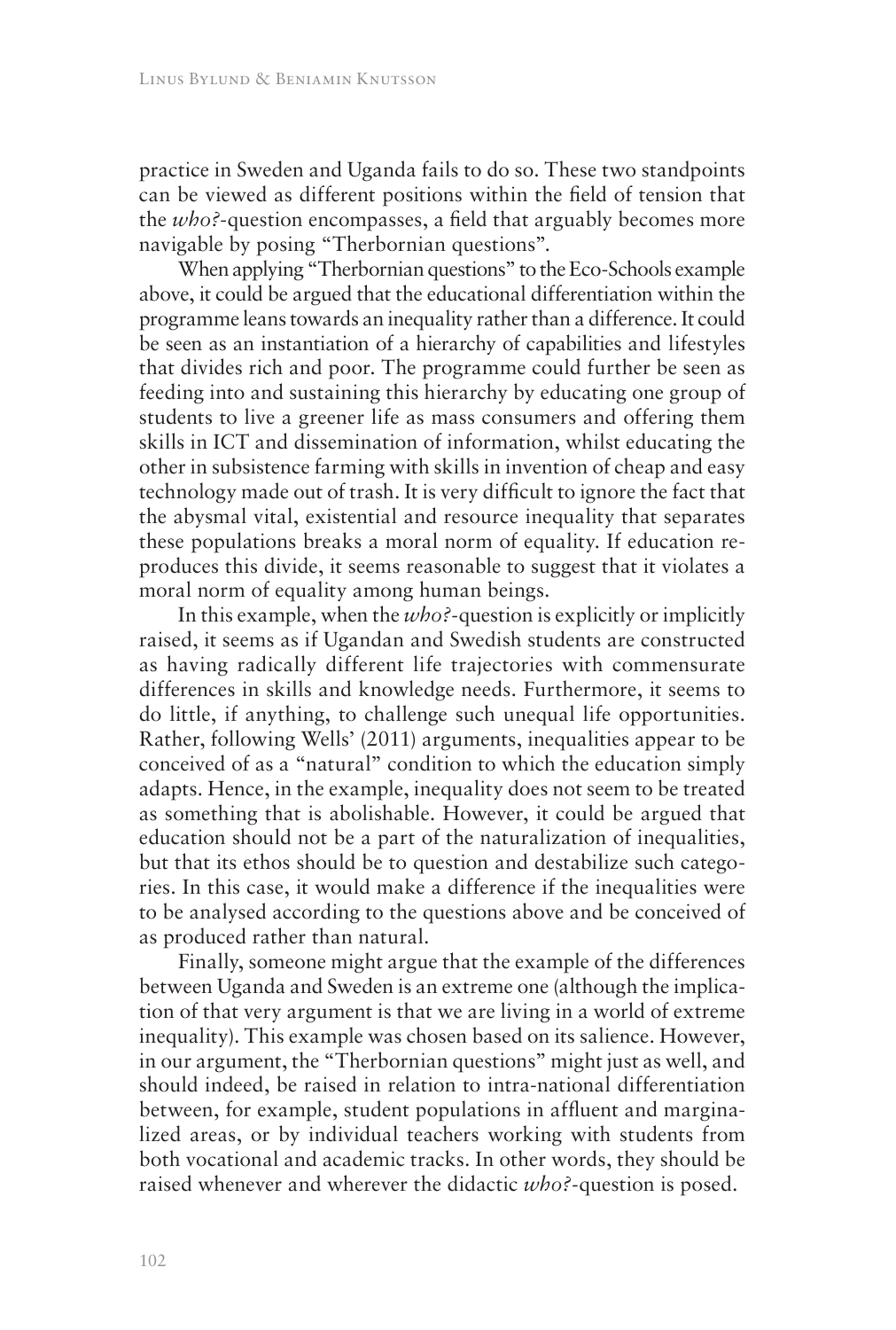# Conclusions

The present paper has engaged critically with the didactic *who?-*question and situated it in broader scholarly discussions about educational differentiation. In this concluding section, we summarize our findings and then briefly consider the radical potential of handing over the *who?*-question to the students.

Our findings suggest that the *who?-*question encompasses a tension between the recognition of difference and (re)production of inequality. Therborn's (2012, 2013) work can be used to make this field of tension visible, and possibly more navigable. Naturally, it is impossible to exactly determine one's position between the two poles. However, by asking "Therbornian questions", it is possible to get an indication as to whether differentiation starts to become problematic. Does educational adaptation to different student populations reflect a horizontal difference or a vertical inequality? Are differences in students' living conditions treated as given or as socially produced and thus abolishable? Are the differences in how students are approached so great that they, at the end of the day, violate a moral norm of equality among human beings? Whenever and wherever the didactic *who?* question is posed, we suggest that these matters ought to be taken into consideration.

Our findings further suggest that the didactic *who?-*question can be understood biopolitically, i.e. as a tool for constructing various student populations as appropriate for different kinds of education. Based on more or less solid knowledge or assumptions about the students' lives and future life trajectories, they are categorized and made "suitable" for particular educational interventions. The *who?-*question can furthermore be seen as a contact point between the biopolitical governing of student collectives and the teacher's governing of her/himself. In all its mundanity, this governing technique might seem harmless, but we argue that it should be used with caution. Educational management of difference can easily slip into a biopolitics of inequality, that is, a governing of human life that adapts to, normalizes and (re)produces inequality. As shown in previous research, the global implementation of ESD is one area in which this problem appears to be particularly salient (Hellberg & Knutsson 2018a, 2018b, Knutsson 2019, 2020).

Despite our critical observations, we would like to end by briefly considering the radical potential of handing over the *who?-*question to the students themselves. Again, our concern is not with how the *who?*-question can be used to recognize every student's unique individuality (cf. von Wright 2000), but rather with how it can be twisted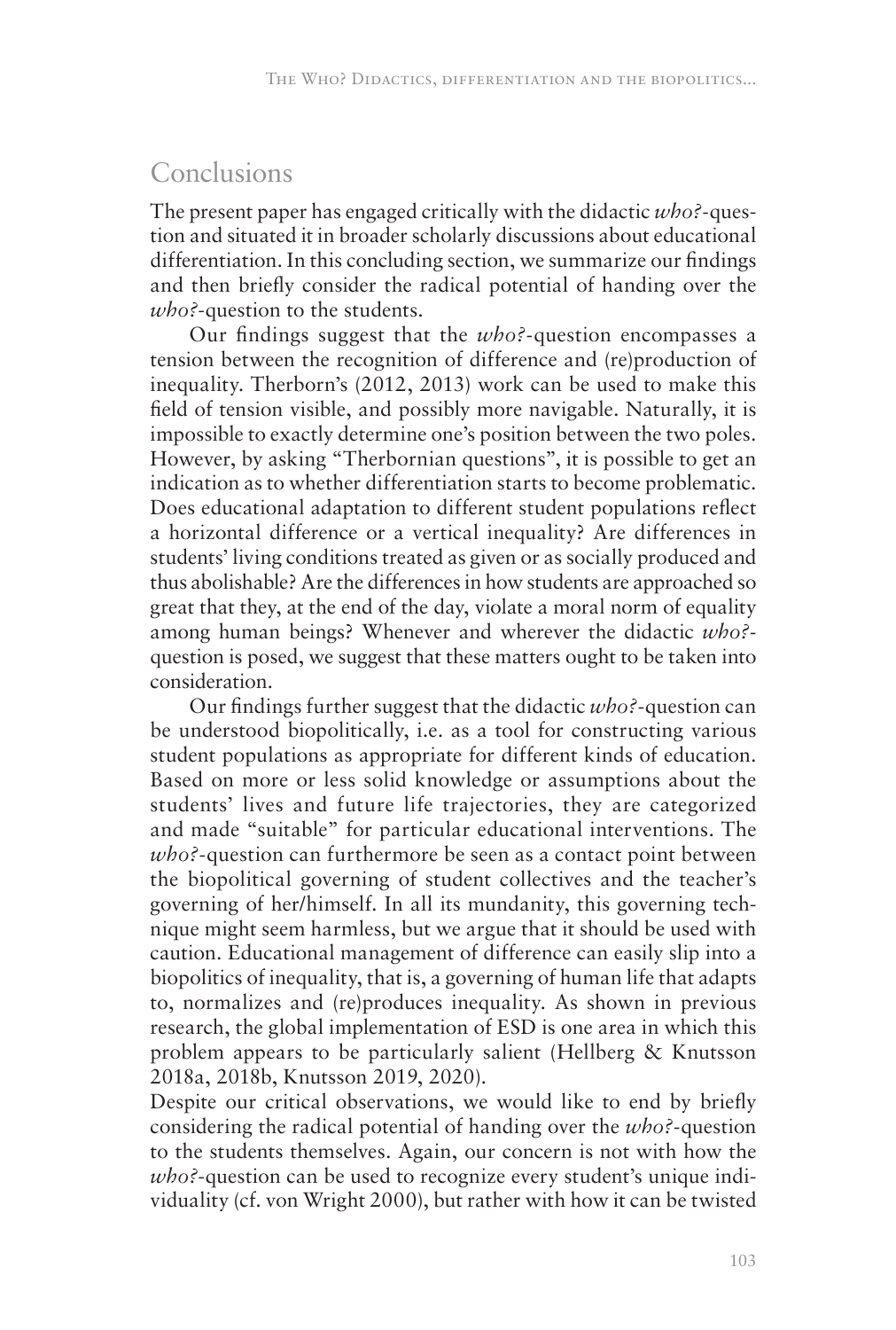into a means of social critique. On that note, we can turn to Klafki (1998) and to Niclas Månsson and Jonas Nordmark's (2015) discussion of his work, before finally returning to Foucault.

Solidarity occupies a central position in Klafki's thinking and his critical-constructive didactics encompasses three principles that should inform didactic questions: self-determination, co-determination and solidarity (Klafki 1998, pp. 311-312). In Månsson and Nordmark's (2015, p. 15) interpretation of Klafki, this implies that students should be given the opportunity to explore their own, as well as others', place in society and whether or not relations between people are characterized by solidarity or not. The implication of this argument for the present paper is the following. Rather than determining from the beginning *who* the students are, teachers could allow students to explore this themselves, as well as what the characteristic features of the relations between themselves and others are – that is, to "turn people *towards*, rather than *away* from, each other" (Månsson & Nordmark 2015, p. 10, *our translation*). Note that this should not be understood as a simple resort to self-categorizations, but rather as a way to bring the *relations* between different socially constructed groups of people in society into focus. In other words, this entails taking a society-oriented, rather than subjectivity-oriented, approach.

Again, the example of the global implementation of ESD can be used to illustrate the argument. Previous biopolitical research has suggested that in progressive attempts to localize ESD, and make it relevant to the lived experience of particular groups, it is adjusted to comply with different socio-economic living conditions. This adjustment of ESD to *who* the students (presumably) are, and to the contexts in which they are situated, typically involves a depoliticized notion of local "realities" as something given and isolated rather than produced and relational (Knutsson 2019, 2020). The implication of this is that inequality becomes effectively normalized. Handing over the *who?-*question to the students themselves, and allowing them to explore the nature of relationships between their own communities and other communities and institutions, might very well be one of the most subversive ways of addressing this problem in the context of ESD – as well as beyond. Such a move would also be reminiscent of Foucault's notion of "tactical reversal" (Foucault 1998, p. 157). What Foucault meant was basically that the deployment of a technology of government – in our case, the *who?*-question as concomitant to a biopolitics of inequality – could be turned against the deployment itself – in our case, be twisted into a means of critiquing social inequality. Hence, as a didactic technique, the *who?*-question could potentially twist out of the grip of the logics under which it typically operates.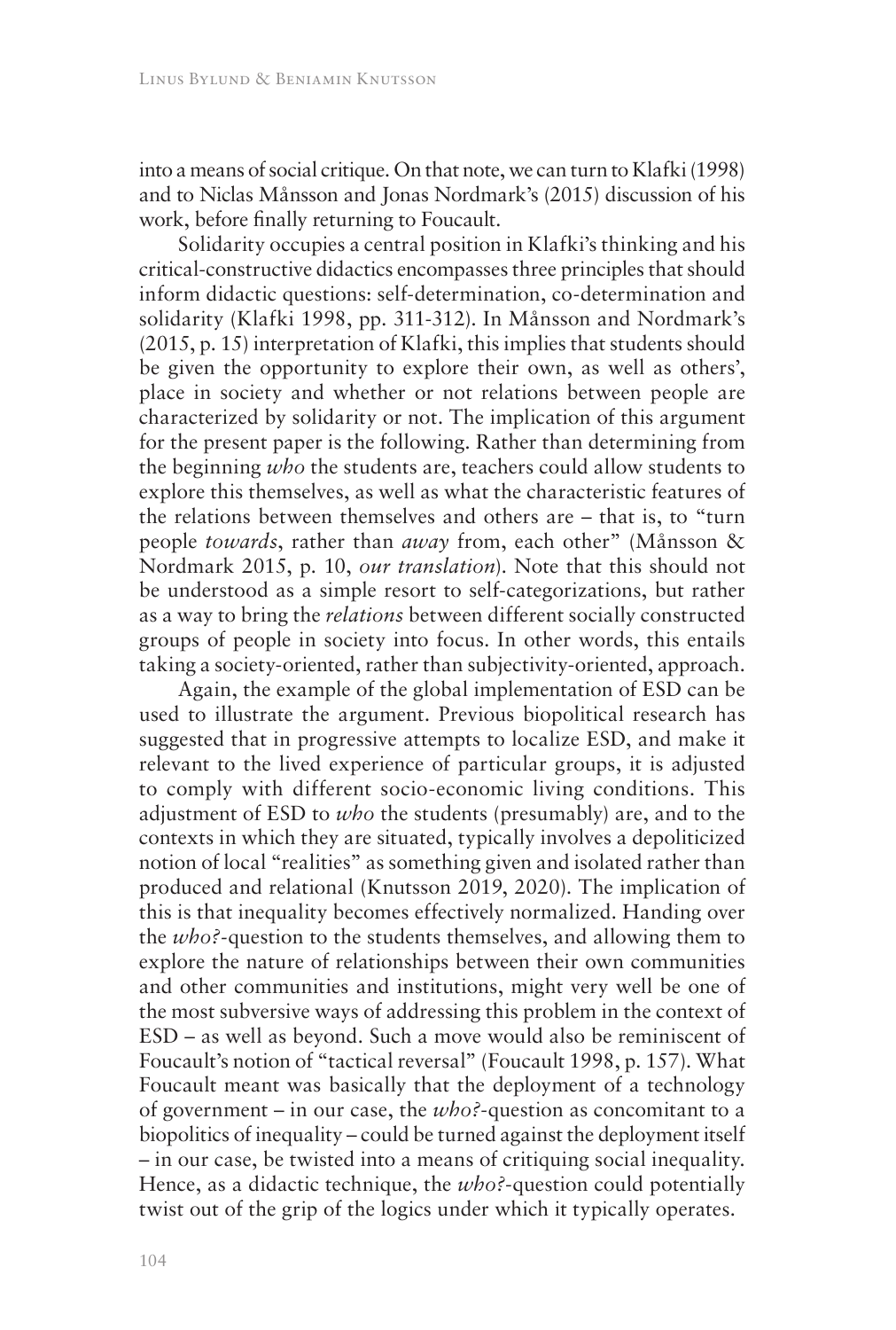# Acknowledgements

This work is part of the research project *Education for sustainable development in an unequal world: Populations, skills and lifestyles*, funded by the Swedish Research Council (Vetenskapsrådet 2018- 04029). We wish to thank our project colleagues Sofie Hellberg and Jonas Lindberg, the Critical Education Research group (KRUF) at our department, and the two anonymous referees for their helpful comments on earlier drafts.

#### Note

1. This field of tension also has some resemblance to the discussion on different conceptions of equity (e.g. Englund & Quennerstedt 2008).

## References

- Agamben, Giorgio (1998): *Homo Sacer: Sovereign power and bare life*. Stanford: Stanford University Press.
- Ansalone, George (2010): Tracking: Educational differentiation or defective strategy. *Educational Research Quarterly* 34(2), 3-17.
- Ball, Stephen (2012): *Foucault, Power and Education*. New York: Routledge.
- Banks, James A. (2016): *Cultural Diversity and Education: Foundations, curriculum, and teaching.* 6th ed. New York: Routledge.
- Burchell, Graham (1993): Liberal government and technologies of the self. *Economy and Society* 22(3), 267-282.
- Dean, Mitchell (1999): *Governmentality: Power and rule in modern society*. Thousand Oaks: SAGE Publications.
- Didaktisk tidsskrift (2018): *Didaktik, pedagogik och metodik*. Retrieved 2020-05-29 from http://didaktisktidskrift.se/didaktikpedagogik-och-metodik/
- Duffield, Mark (2007): *Development, Security and Unending War: Governing the world of peoples*. Cambridge: Polity press.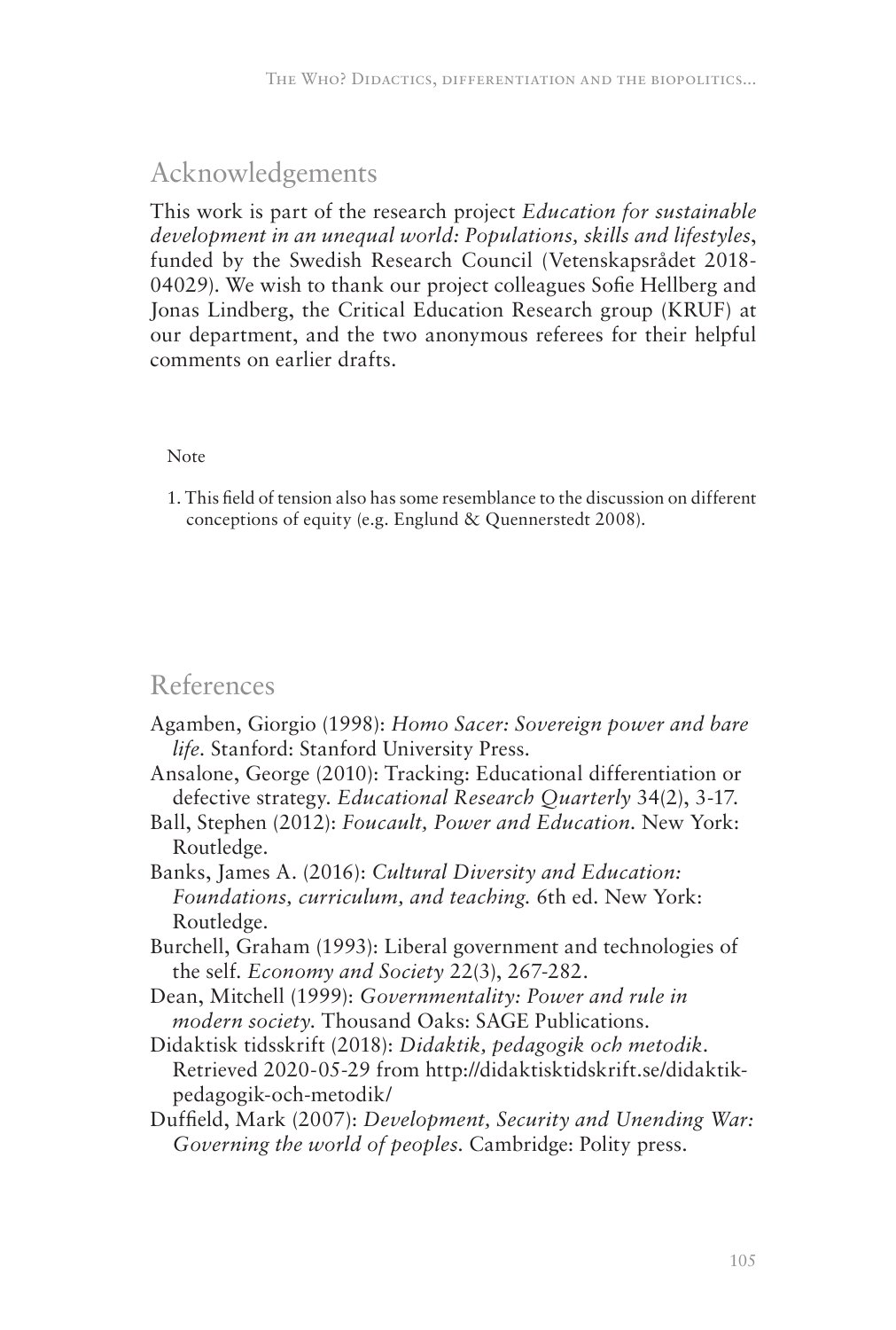- Eco-Schools Foundation for Environmental Education (2020): Our program. Retrieved 2020-05-20 from https://www. ecoschools.global/
- Englund, Tomas & Quennerstedt, Ann (2008): *Vadå Likvärdighet? Studier i utbildningspolitisk språkanvändning*. Göteborg: Daidalos.
- Foucault, Michel (1982): The subject and power. In Hubert Dreyfus & Paul Rabinow, eds.: *Michel Foucault: Beyond structuralism and hermeneutics,* pp. 208-226. Brighton: Routhledge.
- Foucault, Michel (1998): *The History of Sexuality Vol.1*. Harmondsworth: Penguin.
- Foucault, Michel (2008): *The Birth of Biopolitics: Lectures at the Collége de France, 1978-1979*. Basingstoke: Palgrave.
- Gay, Geneva (2002): Preparing for culturally responsive teaching. *Journal of Teacher Education* 53(1), 106-116.
- Giroux, Henry A. (2008): Beyond the biopolitics of disposability: rethinking neoliberalism in the new gilded age. *Social Identities*  14(5), 587-620.
- Gruenewald, David A. & Smith, Gregory A. (2008): *Place-Based Education in the Global Age*. New York: Psychology Press.
- Grön flagg Håll Sverige rent (2019): Grön flagg dagen 2019. Retrieved 2020-05-12 from https://skola-kommun.hsr.se/gronflagg/gron-flagg-dagen-2019
- Hacking, Ian (1986): "Making up people". In: Thomas Heller; Morton Sosna & David E. Wellbery, eds.: *Reconstructing Individualism: Autonomy, individuality and the self in the Western thought,* pp. 222-236. Stanford: Stanford University Press.
- Hansson, Stina; Hellberg, Sofie & Stern, Maria (2015): *Studying the Agency of Being Governed*. London: Routledge.
- Hartsmar, Nanny & Jönsson, Karin (2010): Lärandets vem, varför, vad och hur i förskolan och grundskolans tidiga år. In *Perspektiv på barndom och barns lärande: En kunskapsöversikt om lärande i förskolan och grundskolans tidigare år*. Stockholm: Skolverket.
- Hellberg, Sofie & Knutsson, Beniamin (2018a): Don efter population? Utbildning för hållbar utveckling och det globala biopolitiska GAPet. *Pedagogisk Forskning i Sverige* 23(3-4), 172- 191.
- Hellberg, Sofie & Knutsson, Beniamin (2018b): Sustaining the lifechance divide? Education for sustainable development and the global biopolitical regime. *Critical Studies in Education* 59(1), 93-107.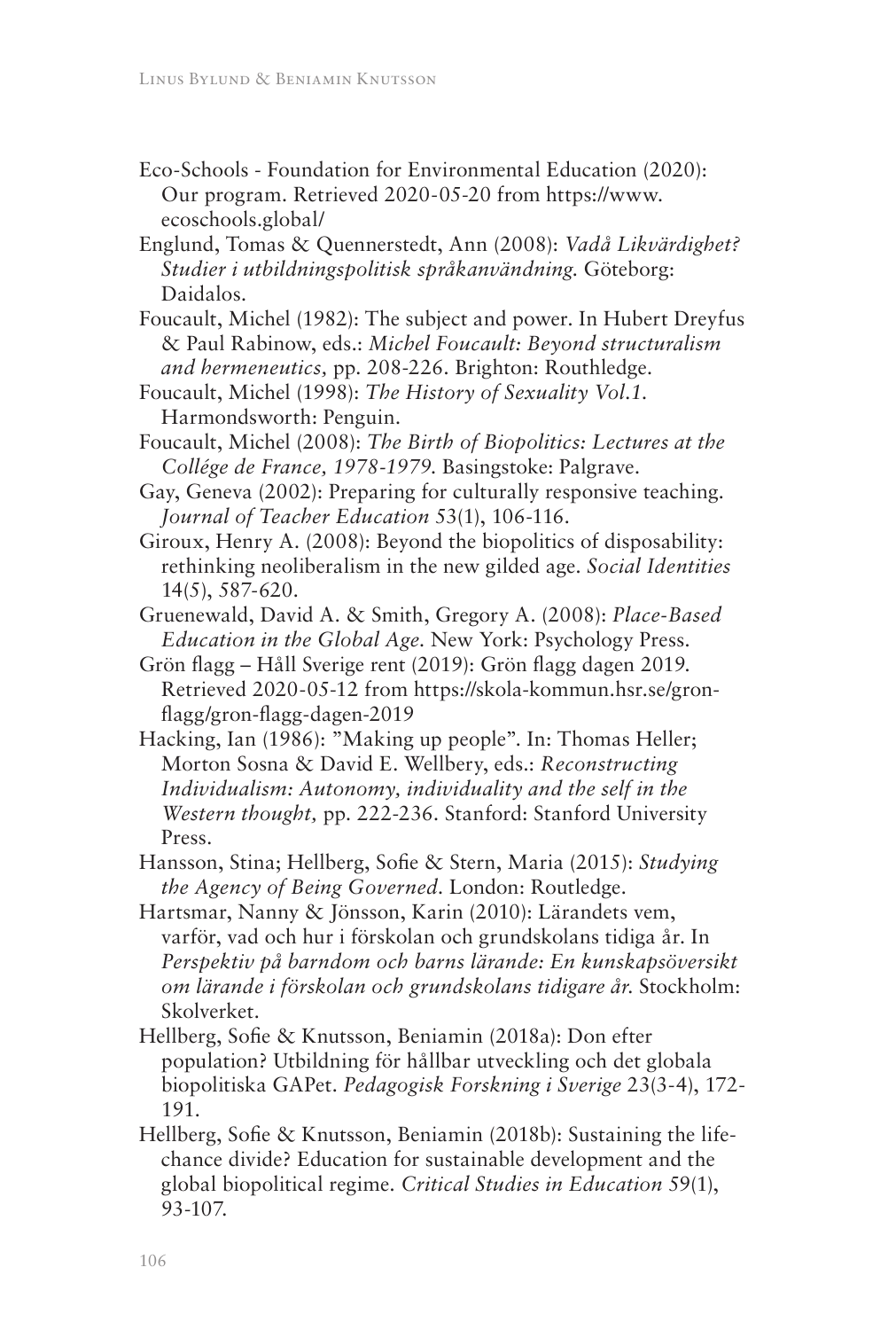- Klafki, Wolfgang (1995): Didactic analysis as the core of preparation of instruction. *Journal of Curriculum Studies* 27(1), 13-30.
- Klafki, Wolfgang (1998): Characteristics of critical-constructive didaktik. In: Bjørg B. Gundem & Stefan Hopmann, eds.: *Didaktik and/or Curriculum,* pp. 307-330. New York: Peter Lang Publishing.
- Knutsson, Beniamin (2013): Swedish environmental and sustainability education research in the era of post-politics*? Utbildning & Demokrati – tidskrift för didaktik och utbildningspolitik* 22(2), 105-122.
- Knutsson, Beniamin (2019): Segmented prizing: biopolitical differentiation in education for sustainable development. *Compare: A Journal of International and Comparative Education* https://doi.org/10.1080/03057925.2019.1629276.
- Knutsson, Beniamin (2020): Managing the GAP between rich and poor? Biopolitics and (ab)normalized inequality in South African education for sustainable development. *Environmental Education Research* 26(5), 650–665.
- Ladson-Billings, Gloria (1995): But that's just good teaching! The case for culturally relevant pedagogy. *Theory Into Practice* 34(3), 159-165.
- Lemke, Thomas (2011): *Biopolitics: An advanced introduction*. New York: New York University Press.
- Martin, Joanna (2017): *Eco-schools Best practice in Uganda, Tanzania and Malawi*. Copenhagen: Danish Outdoor Council.
- Miller, Peter & Rose, Nikolas (2008): *Governing the Present: Administering economic, social and personal life*. Cambridge: Polity.
- Månsson, Niclas, & Nordmark, Jonas (2015): Den allmänna didaktikens gränser - Om möjligheter och begränsningar för en samhällsomvandlande didaktik. *Utbildning & Demokrati – tidskrift för didaktik och utbildningspolitik* 24(3), 1-18.
- Nylund, Mattias; Rosvall, Per-Åke, & Ledman, Kristina (2017): The vocational–academic divide in neoliberal upper secondary curricula: the Swedish case. *Journal of Education Policy* 32(6), 788-808.
- Oakes, Jeannie (1986): Keeping track, part 1: The policy and practice of curriculum inequality. *Phi Delta Kappan* 61(1), 12-17.
- Peters, Michael A. & Besley, Tina (1997): *Why Foucault? New directions in educational research*. New York: Peter Lang Publishing.